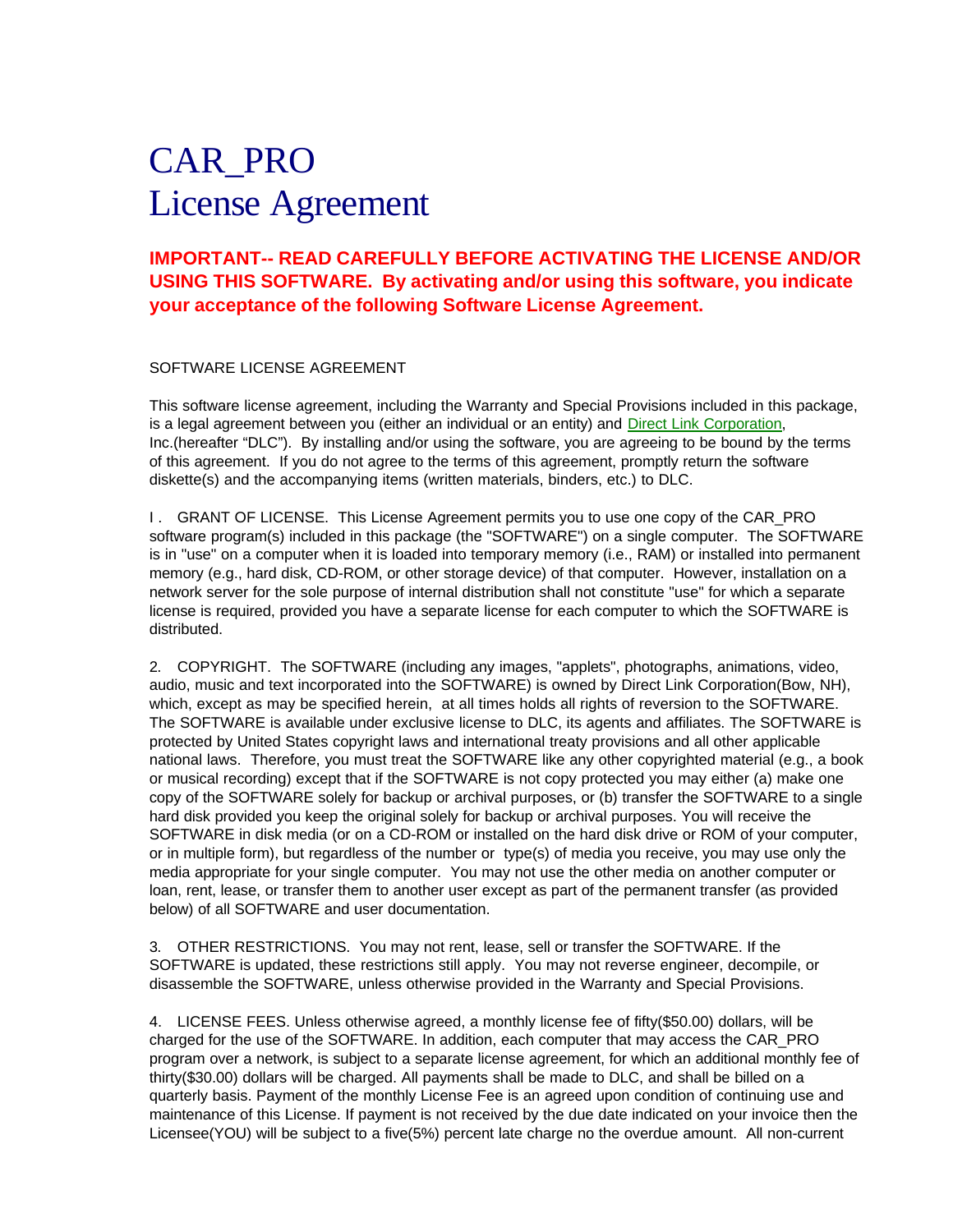accounts will be considered "IN - DEFAULT" and will not be eligible for any Technical Support of the CAR\_PRO product , until such a time when the account is made current by the Licensee. Product support for the SOFTWARE is provided by DLC. For product support please contact DLC at 888-890-5022. Should you have any questions concerning this Agreement, or if you desire to contact DLC for any other reason, please direct all correspondence to Direct Link Corporation, 21 Dow Road, Bow, NH 03304.

5. US GOVERNMENT RESTRICTED RIGHTS. The SOFTWARE and documentation are provided with RESTRICTED RIGHTS. Use, duplication, or disclosure by the United States Government is subject to restrictions as set forth in subparagraph (c)(1)(ii) of The Rights in Technical Data and Computer Software clause at DFARS 252.227-7013 or subparagraphs (c)(1) and (2) of the Commercial Computer Software -- Restricted Rights at 48 CFR 52.227-19, as applicable. Manufacturer is Direct Link Corporation of Bow, NH.

## **WARRANTY AND SPECIAL PROVISIONS FOR UNITED STATES OF AMERICA**

### **\*\*THIS IS A LIMITED WARRANTY\*\***

LIMITED WARRANTY. DLC warrants that (a) the SOFTWARE will perform substantially in accordance with the accompanying written materials for a period of ninety (90) days from the date of receipt. Any implied warranties on the SOFTWARE are limited to ninety (90) days and one (1) year, respectively. Some states/jurisdictions do not allow limitations on duration of an implied warranty, so the above limitation may not apply to you.

CUSTOMER REMEDIES. DLC and its suppliers' entire liability and your exclusive remedy shall be, at DLC' option, either (a) return of the price paid, or (b) repair or replacement of the SOFTWARE . This Limited Warranty is void if failure of the SOFTWARE has resulted from accident. abuse, or misapplication Any replacement SOFTWARE will be warranted for the remainder of the original warranty period or thirty (30) days. whichever is longer.

NO OTHER WARRANTIES. To the maximum extent permitted by applicable law, DLC and its suppliers disclaim all other warranties, either express or implied, including, but not limited to implied warranties of merchantability for fitness for a particular purpose, with regard to the SOFTWARE and its support materials. This limited warranty gives you specific legal rights. You may have others which vary from state/jurisdiction to state jurisdiction.

NO LIABILITY FOR CONSEQUENTIAL DAMAGES. To the maximum extent permitted by applicable law, in no event shall DLC or Direct Link Corporation or its suppliers be liable for any damages whatsoever (including without limitation, direct or indirect damages for personal injury, loss of business profits. business interruption, loss of business information, or and other pecuniary loss) arising out of the use of or inability to use this product. In any case, DLC and its suppliers' entire liability under any provision of this agreement shall be limited to the amount actually paid by you for the SOFTWARE . Because some states/jurisdictions do not allow the exclusion or limitation of liability for consequential or incidental damages, the above limitation may not apply to you.

#### SPECIAL PROVISIONS

This Software License Agreement and Warranty are governed by the laws of the State of New Hampshire and The United States Of America.